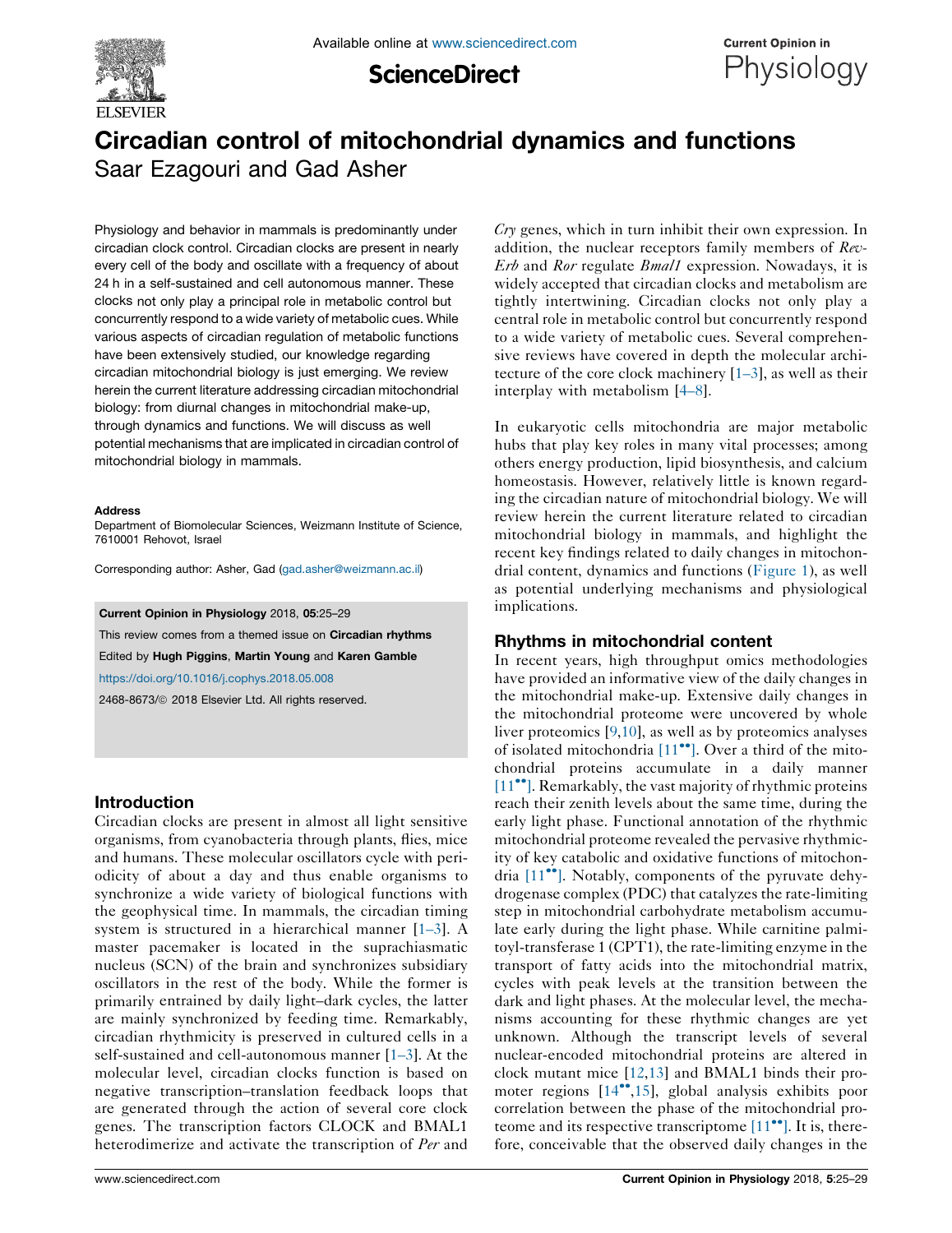<span id="page-1-0"></span>



Schematic depiction of the circadian nature of mitochondrial biology; from content and functions; thorough potential molecular mechanisms to physiological implications.

mitochondrial proteome arise from post-transcriptional mechanisms; among others rhythmic translation, protein import and/or degradation. Future studies are expected to shed light on the identity and role of these different mechanisms.

Post-translational modifications have been implicated in control of mitochondrial functions and dynamics. Global acetylome analysis of mouse liver revealed daily changes in the acetylation status of many mitochondrial proteins with enrichment for CLOCK-dependent acetylation sites in proteins associated with Krebs cycle and glutathione metabolism [\[16](#page-4-0)]. Along this line, the acetylation levels of many mitochondrial proteins differ between wild type and BMAL1 deficient mice  $[17\text{°}$  $[17\text{°}$ . For instance, acetylation of fatty-acid metabolism enzymes corresponds to their activity and are BMAL1-dependant. Likewise, the respiratory complex I is rhythmically acetylated, in

accordance with changes in mitochondrial respiration [\[18](#page-4-0)]. Taken together, it appears that rhythmic mitochondrial protein acetylation is under circadian clock control and hence regulate daily changes in mitochondrial function. It raises the question whether other post-translation modifications of mitochondrial proteins, such as phosphorylation, play a similar role.

A wide range of metabolites associated with mitochondrial metabolism display circadian rhythmicity both in cultured cells and in animal models. Among others, rhythms in  $NAD^+$  levels  $[19,20]$  $[19,20]$  $[19,20]$ , ATP levels, reactive oxygen species and Krebs cycle [\[21](#page-4-0) ] were reported. Furthermore, high throughput lipidomics analyses on isolated mitochondria from mouse liver evinced that about one third of the lipids in mitochondria exhibit daily rhythms [\[22](#page-4-0) ]. Both the composition and phase of the rhythmic lipids are PER1/2 and feeding time dependent.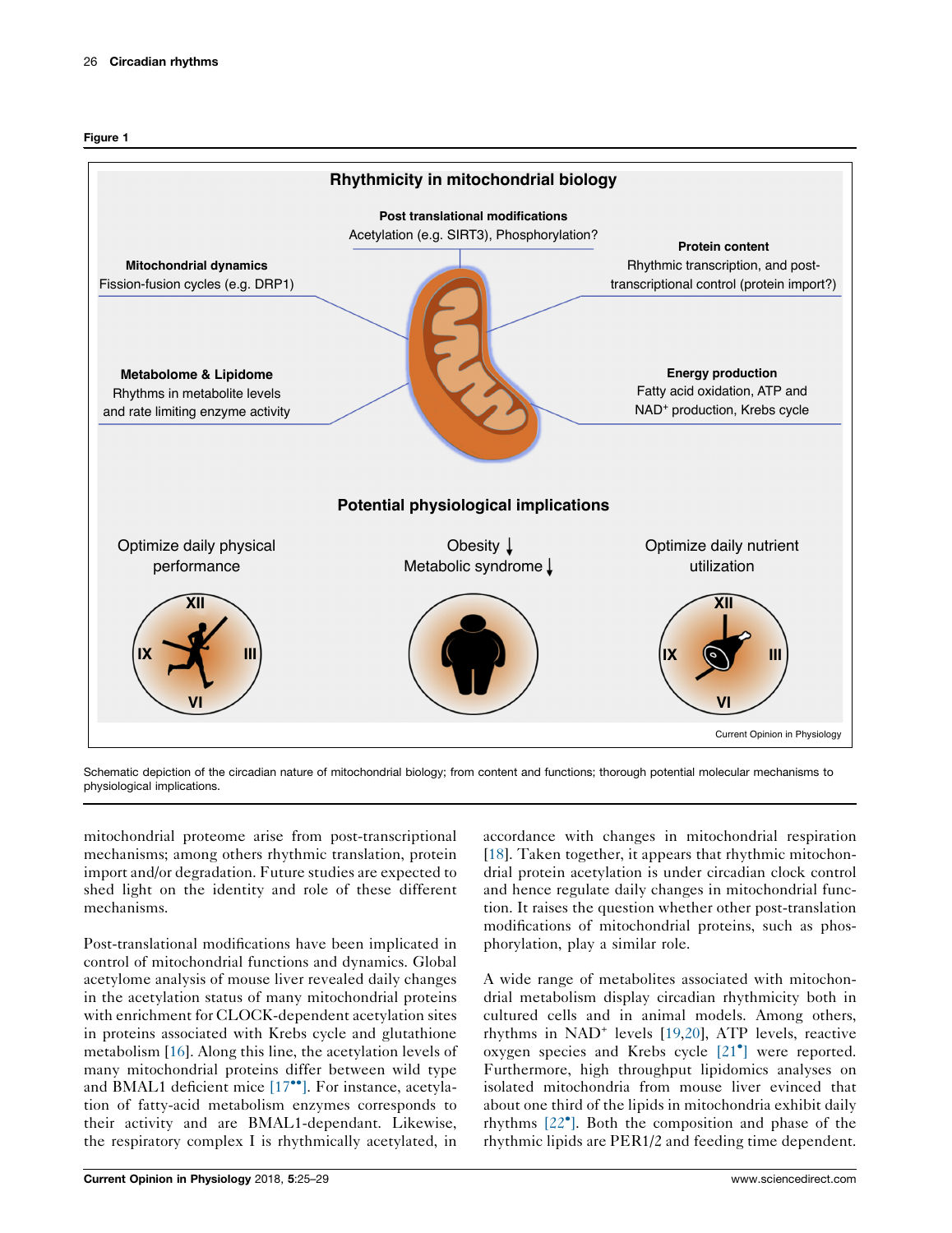Notably, in *ad libitum* fed mice the majority of mitochondrial lipids reach their zenith levels at the transition between the light and the dark phase, while an opposite phase is observed in mice fed exclusively during the dark phase [\[22](#page-4-0) ]. Similarly, mitochondrial fatty acid composition and metabolism were found to depend on BMAL1 [\[17](#page-4-0)<sup>\*\*</sup>]. Upcoming studies on these rhythmic lipids will likely clarify their relevance for the daily changes in mitochondrial functions and dynamics. Moreover, studies conducted with isolated mitochondria purified through biochemical [\[22](#page-4-0) ] or pull down approaches [\[23](#page-4-0)] will provide a more accurate and detailed depiction of the circadian mitochondrial landscape.

### Rhythms in mitochondrial dynamics

Mitochondrial function is largely dependent on mitochondrial dynamics, namely changes in shape and size due to fission and fusion, with elevated respiration in fused compared to fragmented mitochondria [[24\]](#page-4-0). Morphological changes (i.e. shape and volume) between the light and dark phases in mitochondria of rat hepatocytes were detected using electron microscopy imaging already decades ago [\[25](#page-4-0)]. More recently, daily rhythms in mitochondrial dynamics were reported in mouse liver as well, and revealed that many genes participating in mitochondrial dynamics are expressed in a daily manner and are BMAL1-dependent [\[14](#page-4-0)<sup>\*\*</sup>]. Consequently, mitochondria isolated from BMAL1-liver specific deficient mice are bigger, more rounded, and maintain similar morphology throughout the day. Recently, circadian clock controlled changes in mitochondrial morphology were observed in cultured cells as well. These cycles of fission and fusion and consequently rhythms in ATP production are regulated by Dynamin-Related Protein 1 (DRP1). DRP1 is phosphorylated in a circadian manner, and suppression of its activity not only eliminates circadian ATP production but feeds back and influence the core circadian oscillator  $[21^{\bullet}].$  $[21^{\bullet}].$ 

The dependency of mitochondrial morphology on clock genes was corroborated in mouse skeletal muscle [\[26](#page-4-0)] and heart [[12\]](#page-4-0), and is linked to impaired mitochondrial function in these organs. Macrophages mitochondria exhibit daily morphological changes *in vitro* as well [\[27](#page-4-0)]. By contrast, the overall number of mitochondria, assessed by mitochondrial genome copy number, appears to be constant throughout the day and is independent of clock genes  $[11^{\bullet}, 12, 14^{\bullet}, 28]$  $[11^{\bullet}, 12, 14^{\bullet}, 28]$  $[11^{\bullet}, 12, 14^{\bullet}, 28]$ . Overall, these studies point towards circadian control of mitochondrial dynamics, with implications on mitochondrial functions (see also below).

# Rhythms in mitochondrial functions

The most prominent role of mitochondria is energy production from different nutrients. Pyruvate and fatty acids are catabolized into acetyl CoA through the action of the pyruvate dehydrogenase complex and Fatty Acid Oxidation (FAO), respectively. The acetyl groups are

then fed into the Krebs cycle, and the process culminates with the transfer of acetyl-derived high-energy electrons along the respiratory chain that is coupled to production of ATP by the ATP-synthase complex.

Several studies tested the circadian control of mitochondrial nutrient utilization and respiration, using assays that measure oxygen consumption rate (OCR) in cultured cells and isolated mitochondria. OCR measurements of synchronized C2C12 muscle cells in culture are rhythmic with  $\sim$ 24 h period [\[17](#page-4-0)<sup>••</sup>]. Similar results were obtained with HepG2 cells, albeit with a significantly shorter period  $(\sim 15 \text{ h})$ , [\[18](#page-4-0)]. Analysis of isolated hepatocytes from wild type mice harvested throughout the day revealed BMAL1-dependent elevated respiration during the dark phase compared to the light phase in the presence of pyruvate  $[14\bullet]$  $[14\bullet]$ . Analyses of mitochondrial respiration were conducted as well with isolated mitochondria from mouse liver, muscle and rat brain  $[11\text{''},17\text{''},26,29]$  $[11\text{''},17\text{''},26,29]$  $[11\text{''},17\text{''},26,29]$  $[11\text{''},17\text{''},26,29]$  $[11\text{''},17\text{''},26,29]$  $[11\text{''},17\text{''},26,29]$  $[11\text{''},17\text{''},26,29]$ . Mitochondria isolated from livers of wild type mice exhibit higher OCR than those of *Bmal1* knockout mice [\[17](#page-4-0) $\cdot$ <sup>o</sup>], *Bmal1* liver-specific knockout mice [\[14](#page-4-0) $\cdot$ <sup>o</sup>] and Per1/2 double knockout mice [\[11](#page-4-0)<sup>••</sup>]. Likewise, measurements of FAO by [<sup>14</sup>C] labeled fatty acid supplementation evinced that this property is also reduced in *Bmal1* deficient mice  $[17$ <sup>\*\*</sup>].

Experiments performed with mitochondria isolated from mice around the clock uncovered the daily preference of mitochondrial nutrient utilization. In the presence of FAO substrates (palmitoyl-carnitine or palmitoyl-CoA + carnitine) mitochondrial respiration is rhythmic with zenith level early in the light phase, in accordance with CPT1 protein levels. Whereas carbohydrates (pyruvate) utilization is rhythmic as well, but peaks later during the light phase  $[11$ <sup> $\bullet$ </sup>. The differences in peak time of mitochondrial respiration in experiments conducted with isolated mitochondria  $[11\text{°}]$  $[11\text{°}]$  versus hepatocytes  $[14\text{°}]$  $[14\text{°}]$  might reflect the role of mitochondrial extrinsic cellular mechanism in control of mitochondrial respiration. Remarkably, these daily rhythms in mitochondrial respiration are strongly influenced not only by the molecular circadian clock, but also by nutrition type (e.g. High Fat Diet), and eating pattern (i.e. nighttime restricted feeding). Each of these factors differentially affects the overall level, rhythm, and phase of oscillation for several mitochondrial enzymes and the catabolism of their respective substrates  $[11$ <sup> $\bullet$ </sup>. Taken together these studies suggest that mitochondrial respiration exhibits daily rhythms that are dependent on the molecular clock, nutrients, feeding pattern and diet composition.

#### Concluding remarks and future directions

The literature summarized herein highlights the circadian nature of mitochondrial biology [\(Figure](#page-1-0) 1). At the same time, it emphasizes the need for future studies addressing the daily changes in mitochondrial content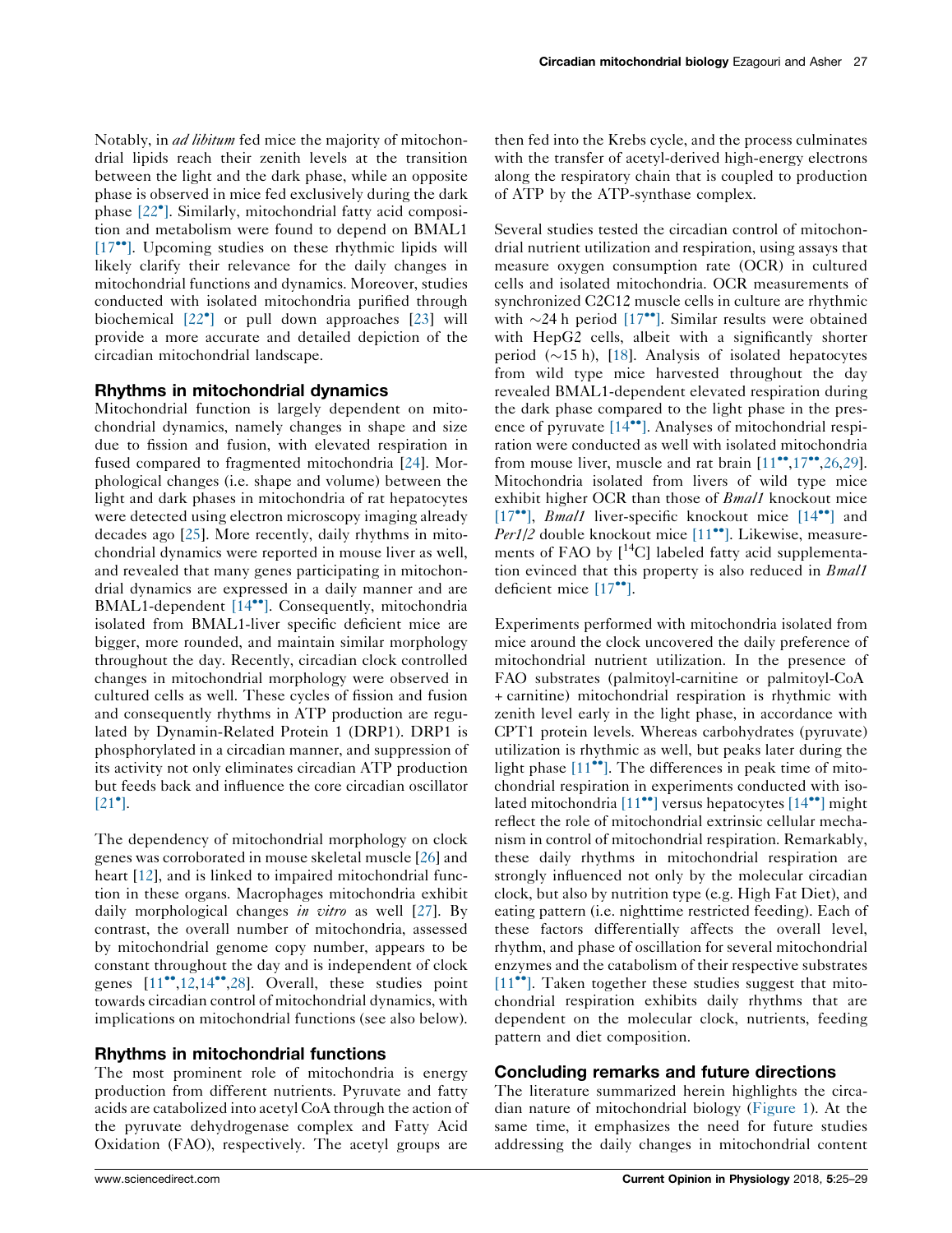<span id="page-3-0"></span>and functions as well as deciphering the underlying molecular mechanisms.

Evidence emerging from different clock mutant models support the potential role of circadian clocks in control of mitochondrial rhythmicity. However, it cannot be excluded that some of these effects are attributed to specific clock genes regardless of their function within the core clock circuitry.

Furthermore, the dissection whether mitochondrial rhythmicity is achieved through systemic cues (such as feeding-fasting or rest-activity cycles), or via cell autonomous mechanisms remains unresolved. It is likely that both scenarios co-regulate mitochondrial homeostasis throughout the day. In this conjuncture, experiments addressing mitochondrial function in cultured cells support a cell autonomous effect on mitochondrial function. Whereas experiments with mice show that feedingrhythms are sufficient to restore some mitochondrial functions even in the absence of a functional clock. Remarkably, the ability of mitochondria to preserve functional differences when isolated in different hours of the day indicates that these alterations are not simply because of daily changes in substrate availability, but rather due to inherent changes in mitochondrial composition.

The lack of phase correlation between the mitochondrial proteome and its respective transcriptome  $[11\text{°}]$  $[11\text{°}]$  is another puzzling point. As aforementioned, this finding highlights the importance of post-transcriptional mechanisms in control of mitochondrial protein homeostasis throughout the day. Recently, translation efficiency was reported to exhibit daily rhythms, specifically in respect to genes implicated in mitochondrial function [[30,31](#page-4-0)]. Bass and colleagues [\[17](#page-4-0)<sup>\*\*</sup>] proposed another model wherein circadian clocks generate oscillations in NAD<sup>+</sup> levels, a cofactor for Sirtuin, a family of NAD<sup>+</sup>-dependent deacetylases, among them the mitochondrial SIRT3. Thus, NAD<sup>+</sup> serves as a metabolic link between circadian clocks and mitochondrial function through NAD<sup>+</sup> and SIRT3-dependent deactylation. In this conjuncture, they showed that reduction in mitochondrial activity in the absence of BMAL1 could be rescued by restoring NAD+ levels.

As abovementioned, daily oscillations in mitochondrial rate-limiting metabolic enzymes and co-factors correspond to daily changes in mitochondrial substrate utilization. Moreover, recent studies identified daily rhythms in tissue oxygenations as well as hypoxic response  $[32^{\bullet}, 33^{\bullet},]$  $[32^{\bullet}, 33^{\bullet},]$  $[32^{\bullet}, 33^{\bullet},]$  $[32^{\bullet}, 33^{\bullet},]$  $[32^{\bullet}, 33^{\bullet},]$ 34 ]. It is [conceivable](#page-4-0) that these molecular events carry physiological implications, in particular in the case of physical activity. The importance of exercise as lifestyle treatment for metabolic diseases is well established. Major efforts are dedicated not only to uncover the

underlying mechanisms but to maximize these beneficial metabolic effects. A recent study point towards a functional interaction between circadian clocks, metabolism and athletic performance. CRY 1/2 null mice exhibit repressed fatty acid transport and oxidation, and perform better upon intense exercise challenge. This effect is achieved in part due to reduced PPAR<sub>0</sub> inhibition in these mice [\[35](#page-4-0) ], which improves endurance performance, and regulates the shift from glucose to fatty acid catabolism during prolonged exercise [\[36](#page-4-0)]. Given that nutrient consumption is critical for physical activity, and that nutrient utilization is subjected to circadian regulation, it is conceivable that the health benefits of physical performance exhibit daily variance. Hence, performing exercise during different times of the day might carry distinct metabolic outcomes; a conjuncture that was to date never tested.

Future studies on the circadian nature of mitochondrial biology are expected to shed light on many of these intriguing open questions.

# Conflict of interest statement

Nothing declared.

# Acknowledgements

We apologize to all colleagues whose work could not be cited due to space limitations. We are grateful to the members of the Asher lab for their valuable comments on the manuscript. G.A. is supported by the European Research Council (ERC-2017 CIRCOMMUNICATION 770869). G.A. is recipient of the EMBO young investigator award.

# References and recommended reading

Papers of particular interest, published within the period of review, have been highlighted as

- of special interest
- •• of outstanding interest
- 1. Dibner C, Schibler U, Albrecht U: The [mammalian](http://refhub.elsevier.com/S2468-8673(18)30080-4/sbref0005) circadian timing system: organization and [coordination](http://refhub.elsevier.com/S2468-8673(18)30080-4/sbref0005) of central and [peripheral](http://refhub.elsevier.com/S2468-8673(18)30080-4/sbref0005) clocks. Annu Rev Physiol 2010, 72:517-549.
- 2. Mohawk JA, Green CB, Takahashi JS: Central and [peripheral](http://refhub.elsevier.com/S2468-8673(18)30080-4/sbref0010) circadian clocks in [mammals](http://refhub.elsevier.com/S2468-8673(18)30080-4/sbref0010). Ann Rev Neurosci 2012, 35:445- [462.](http://refhub.elsevier.com/S2468-8673(18)30080-4/sbref0010)
- 3. Partch CL, Green CB, Takahashi JS: Molecular [architecture](http://refhub.elsevier.com/S2468-8673(18)30080-4/sbref0015) of the [mammalian](http://refhub.elsevier.com/S2468-8673(18)30080-4/sbref0015) circadian clock. Trends Cell Biol 2014, 24:90-99.
- 4. Asher G, [Sassone-Corsi](http://refhub.elsevier.com/S2468-8673(18)30080-4/sbref0020) P: Time for food: the intimate interplay between nutrition, [metabolism,](http://refhub.elsevier.com/S2468-8673(18)30080-4/sbref0020) and the circadian clock. Cell 2015, 161[:84-92.](http://refhub.elsevier.com/S2468-8673(18)30080-4/sbref0020)
- 5. Bass J: Circadian topology of [metabolism](http://refhub.elsevier.com/S2468-8673(18)30080-4/sbref0025). Nature 2012, 491[:348-356.](http://refhub.elsevier.com/S2468-8673(18)30080-4/sbref0025)
- 6. Feng D, Lazar MA: Clocks, [metabolism,](http://refhub.elsevier.com/S2468-8673(18)30080-4/sbref0030) and the epigenome. Molec Cell 2012, 47[:158-167.](http://refhub.elsevier.com/S2468-8673(18)30080-4/sbref0030)
- 7. Panda S: Circadian physiology of [metabolism](http://refhub.elsevier.com/S2468-8673(18)30080-4/sbref0035). Science 2016, 354[:1008-1015.](http://refhub.elsevier.com/S2468-8673(18)30080-4/sbref0035)
- 8. Reinke H. Asher G: Circadian clock control of liver [metabolic](http://refhub.elsevier.com/S2468-8673(18)30080-4/sbref0040) functions. [Gastroenterology](http://refhub.elsevier.com/S2468-8673(18)30080-4/sbref0040) 2016, 150:574-580.
- 9. Robles MS, Cox J, Mann M: In-vivo [quantitative](http://refhub.elsevier.com/S2468-8673(18)30080-4/sbref0045) proteomics reveals a key contribution of [post-transcriptional](http://refhub.elsevier.com/S2468-8673(18)30080-4/sbref0045) mechanisms to the circadian regulation of liver [metabolism](http://refhub.elsevier.com/S2468-8673(18)30080-4/sbref0045). PLoS Genet 2014, 10[:e1004047.](http://refhub.elsevier.com/S2468-8673(18)30080-4/sbref0045)